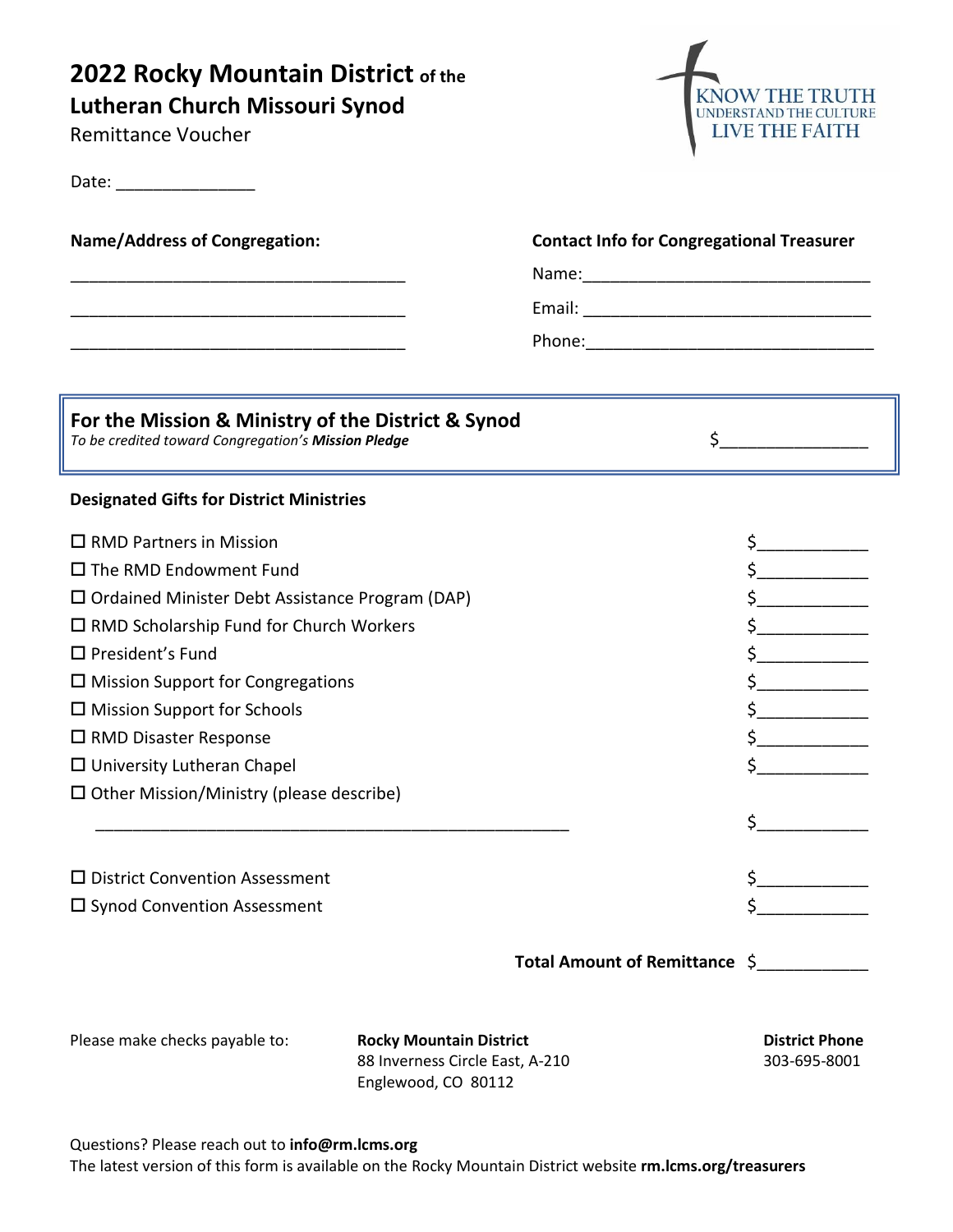### **Frequently Asked Questions About the Rocky Mountain District Church Remittance Voucher**

#### **Where can I find the latest version of the RMD Voucher online?**

You can download the document from [rm.lcms.org/](https://rm.lcms.org/treasurers/) treasurers

#### **Do I have to use the RMD Voucher?**

The use of the RMD Voucher is not required; however, many congregations find it useful for specifying the use of their contributions and gifts.

#### **What format is the voucher?**

The RMD Voucher is available as a PDF file and as a Microsoft Word file.

#### **What size is the voucher?**

The RMD Voucher is available in full page size for those who prefer a little more room or a larger font. The RMD Voucher is also available in ½ page size (2 per page) for those who prefer to use less paper.

### **If our church is specifying multiple gifts, can we put the total amount in one check?**

Certainly! Whatever works for your congregation works for us at the district. Be sure to include how much goes to which ministry.

**How can I learn more about the Designated Gifts for District Ministries?** Go to [rm.lcms.org/gifts](https://rm.lcms.org/gifts/) to learn about the district's different ministries. If you don't find what you need there, always feel free to send your questions to [info@rm.lcms.org](mailto:info@rm.lcms.org?subject=Question%20about%20Designated%20Gifts)

#### **Our church has contributed to other ministries in the past, but I do not see it listed on the voucher. How can I ensure my church's donations get to the correct place?**

The last check box on the list allows for flexibility in sending a gift for a particular mission. The district financial office also works with LCMS at the national synod level to direct funds to the appropriate programs.

#### **Still have questions?**

Please feel free to email [info@rm.lcms.org](mailto:info@rm.lcms.org?subject=RMD%20Remittance%20Voucher%20Question) or call the RMD office at 303-695-8001.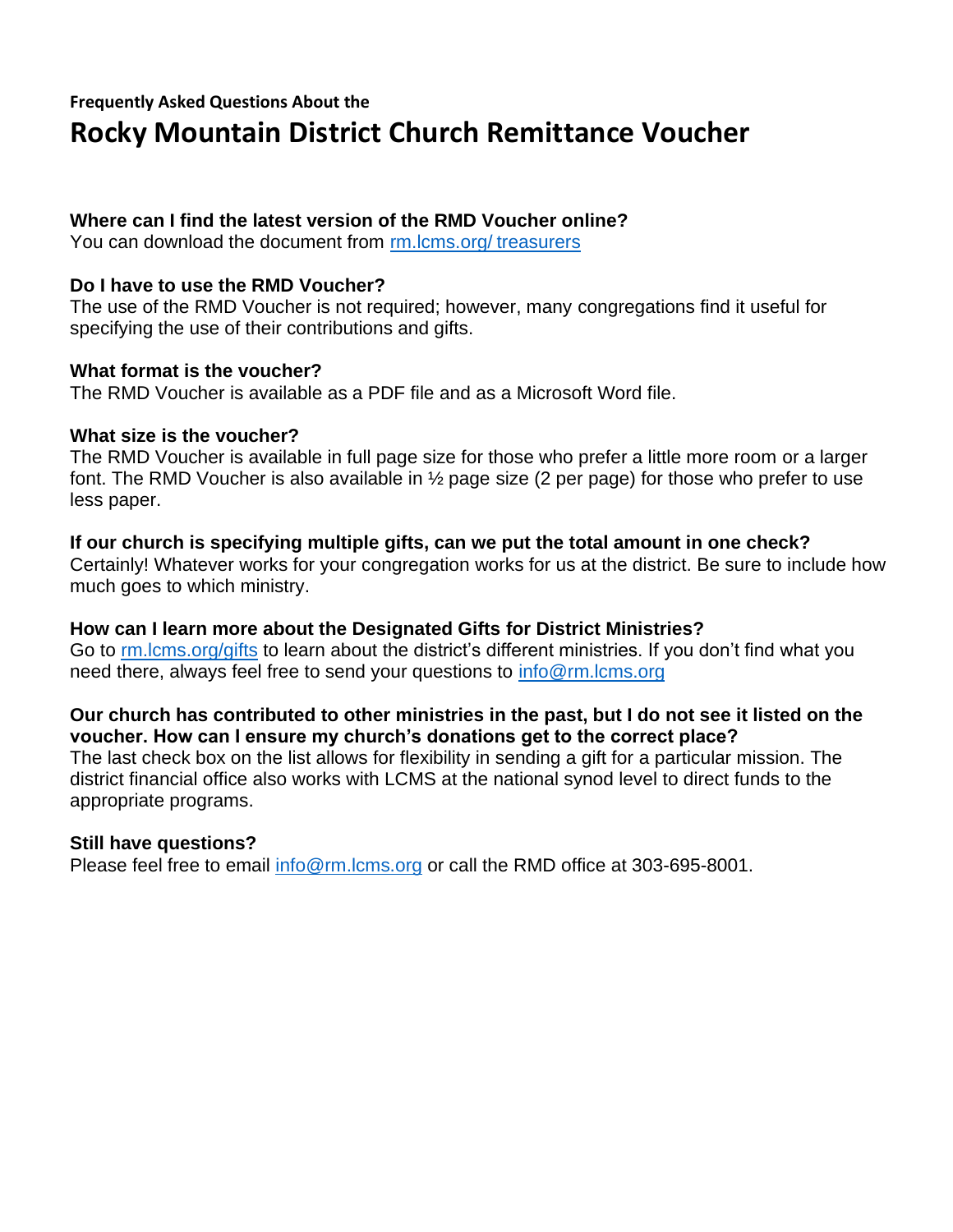## **Frequently Asked Questions About the Designated Gifts for District Ministries**

#### **RMD Partners in Mission**

The fund provides individuals and congregations an opportunity to support the annual mission and ministry of the District *over and above regular offerings and pledges*. These special gifts serve to cover any giving gap between offerings and budget needs. Gifts are used solely for the annual mission and ministry work of the District for carrying out its Focus: *Know the Truth, Understand the Culture, Live the Faith.*

#### **The RMD Endowment Fund**

The fund provides an orderly way to manage gifts from contributions, bequests, and property sales (restricted and unrestricted). Only the interest from the endowment, or no more than 4% of the principal, would be utilized each year for mission work within the District. Additionally, funds could be utilized to help District congregations develop a renewed focus for ministry as a preventive measure against Gospel Gaps.

#### **Ordained Minister Debt Assistance Program (DAP)**

The program provides annual grants to ministers who have school debt. The program is funded by a designated endowment and LCEF investments, along with generous contributions from churches and members.

#### **RMD Scholarship Fund for Church Workers**

The fund is used to provide scholarships to students in the seminary as well as those who are studying within the Concordia University with the intention of becoming future church workers.

#### **President's Fund**

The Rocky Mountain District has established a church worker and congregation assistance fund. The purpose of this fund, at the discretion of the District President, is to aid church workers in personal or professional matters where the congregation is unable to support that worker. Additionally, the fund is used for congregations in support of their health in matters of church unity, reconciliation, or other ecclesiastical matters where the congregation is unable to financially support such endeavors.

#### **Mission Support for Congregations**

The fund is used to provide support for Lutheran Churches within the Rocky Mountain District.

#### **Mission Support for Schools**

The fund is used to provide support for Lutheran Schools and activities within the Rocky Mountain District, including the annual Educators Conference.

#### **RMD Disaster Response**

The Rocky Mountain Disaster Response program is a ministry to respond to immediate and long-term needs following man-made and natural and disasters such as forest fires or flooding with emergency grants.